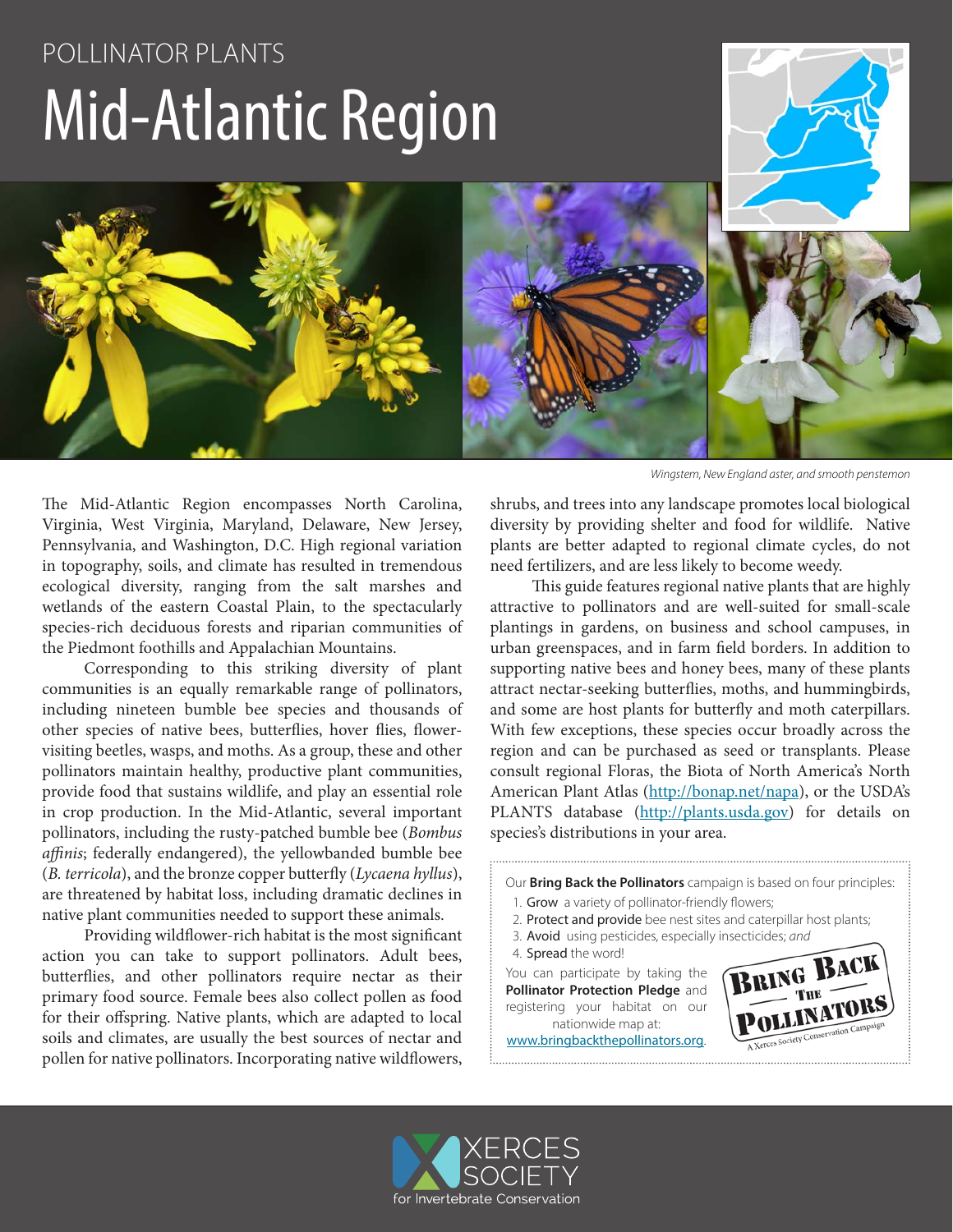

| <b>Bloom Period</b> | <b>Common Name</b>      | <b>Scientific Name</b>       | <b>Flower Color</b> | Max.<br>Height* | <b>Water Needs</b>            |
|---------------------|-------------------------|------------------------------|---------------------|-----------------|-------------------------------|
|                     | Forbs                   |                              |                     | (Feet)          | L: low; M:<br>medium; H: high |
| <b>Early</b>        | Lanceleaf coreopsis     | Coreopsis lanceolata         | yellow              | $\overline{2}$  | $M_{\odot}$                   |
|                     | Smooth penstemon        | Penstemon digitalis          | white               | $\overline{2}$  | $M_{\odot}$                   |
| Early-Mid           | Wild indigo             | Baptisia tinctoria           | yellow              | $\mathbf{3}$    | $\mathbf{L}$                  |
| Mid -               | Butterfly milkweed      | Asclepias tuberosa           | orange              | $\mathbf{3}$    | L                             |
|                     | Great blue lobelia      | Lobelia siphilitica          | blue                | $\mathbf{3}$    | $\, {\rm H}$                  |
|                     | Joe Pye weed            | Eutrochium fistulosum        | pink                | $\overline{7}$  | $\, {\rm H}$                  |
|                     | Mountain mint           | Pycnanthemum spp.            | white               | $\mathbf{3}$    | $M_{\odot}$                   |
|                     | Purple coneflower       | Echinacea purpurea           | purple              | $\overline{4}$  | $\mathbf{M}$                  |
|                     | Wild bergamot           | Monarda fistulosa            | purple              | $\overline{4}$  | $\mathbf{M}$                  |
| Mid-Late 1          | Field thistle           | Cirsium discolor             | purple              | 6               | $M_{\odot}$                   |
|                     | Marsh blazing star      | Liatris spicata              | purple              | $\overline{4}$  | $\mathbf M$                   |
|                     | Wingstem                | Verbesina alternifolia       | yellow              | 6               | H                             |
| Late                | Bottle gentian          | Gentiana andrewsii           | blue                | 2               | $\mathbf{M}$                  |
|                     | New England aster       | Symphyotrichum novae-angliae | purple              | 6               | $M_{\odot}$                   |
|                     | New York ironweed       | Vernonia noveboracensis      | purple              | $\overline{7}$  | $\, {\rm H}$                  |
|                     | Seaside goldenrod       | Solidago sempervirens        | yellow              | 6               | $\mathbf{L}$                  |
|                     | Sneezeweed              | Helenium autumnale           | yellow              | 2               | $\mathbf H$                   |
|                     | Wrinkleleaf goldenrod   | Solidago rugosa              | yellow              | $\overline{4}$  | M                             |
|                     | <b>Shrubs and Trees</b> |                              |                     |                 |                               |
| Early               | Cockspur hawthorn       | Crataegus crus-galli         | white               | 20              | $\Gamma$                      |
|                     | Eastern redbud          | Cercis canadensis            | pink                | 30              | $M_{\odot}$                   |
|                     | Highbush blueberry      | Vaccinium corymbosum         | white/ pink         | 12              | $M-H$                         |
|                     | Pussy willow            | Salix discolor               | yellow/green        | 15              | $M-H$                         |
| Early-Mid           | Basswood                | Tilia americana              | cream               | 60              | $\mathbf{M}$                  |
| <b>Mid</b>          | New Jersey tea          | Ceanothus americanus         | white               | $\overline{4}$  | $\mathbf{M}$                  |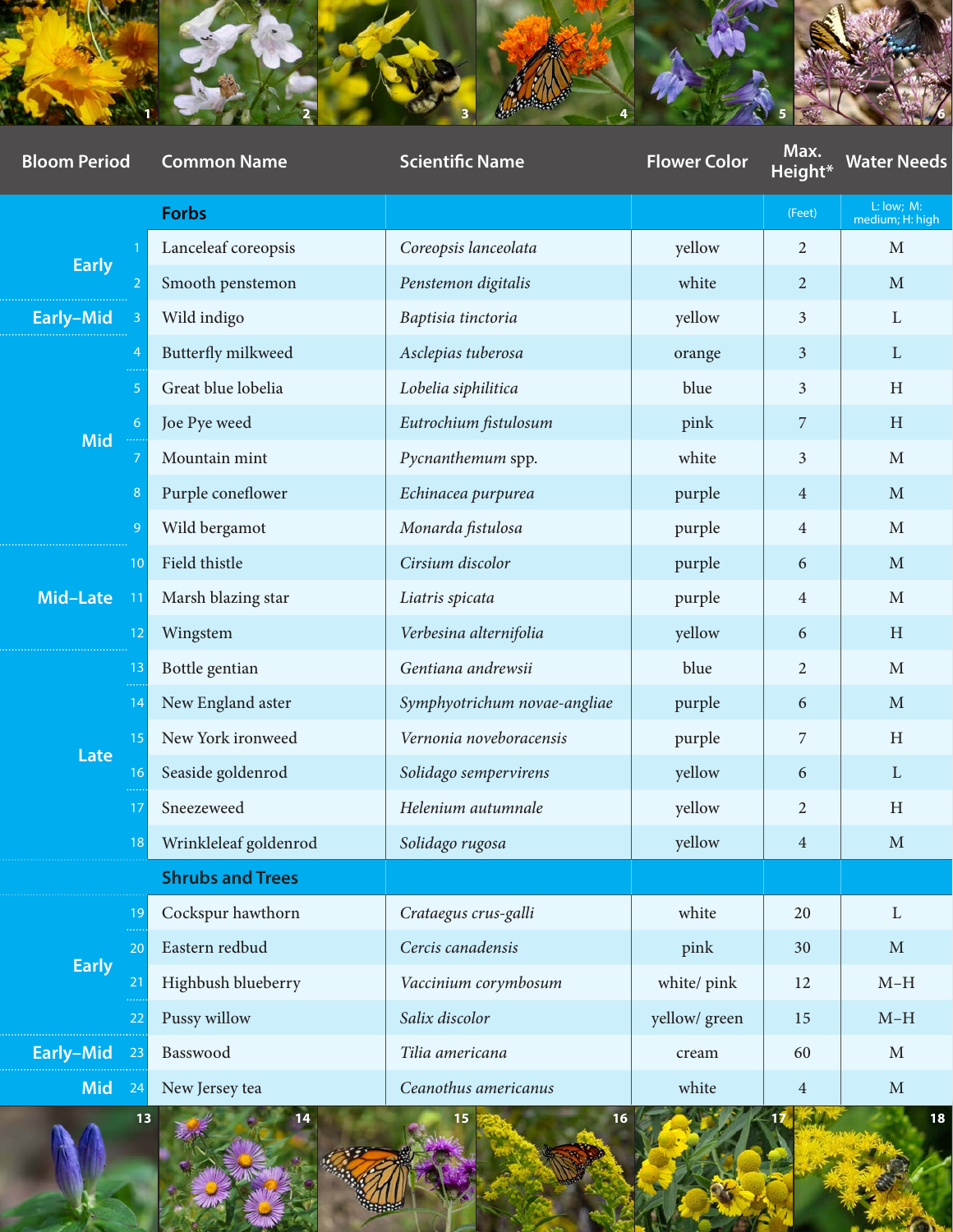

**1 2 3 4 5 6 7 8 9 10 11 12**

**13 14 15 16 17 18 19 20 21 22 23 24**

This list of pollinator plants for the Mid-Atlantic Region was produced by the Xerces® Society.<br>.For more information about pollinator conservation, please visit <u>www.xerces.org</u>



#### All species are perennials, unless otherwise noted. \*Max. Height is an average, individual plants may vary.

This early bloomer can hold its own among grasses and taller species; bees and syrphid flies are common visitors Semi-evergreen; prolific nectar producer; visited by many butterflies, moths, and bees, including honey bees Fixes nitrogen that can be used by other plants; attracts a wide diversity of pollinators, including the beautiful Io moth (*Automeris io*) Host plant for monarchs (*Danaus plexippus*); nectar source for many bees; swamp and common milkweed are also recommended 5 Great blue lobelia *Lobelia siphilitica* blue 3 H An exceptional bumble bee (*Bombus* spp.) plant; excellent for rain gardens; tolerates heavy shade Both *E. maculatum* and *E. fistulosum* (pictured above) attract butterflies and bees prefer moist soils, and tolerate partial shade Mountain mints have fragrant foliage, and are visited by blue and copper butterflies, bees, and more 8 Purple coneflower *Echinacea purpurea* purple 4 M Visitors include bees in the genera *Bombus*, *Melissodes*, and *Svastra*, and the leafcutter bee (*Megachile pugnata*) 9 Wild bergamot *Monarda fistulosa* purple 4 M Hawk moths, hummingbirds, and long-tongued bumble bees (such as *Bombus pensylvanicus*) are common visitors Not to be confused with non-native thistles; a now uncommon but important plant for butterflies and bumble bees Blazing stars (*Liatris* spp.) support a broad community of butterflies; including monarchs, swallowtails, skippers, and sulfurs A major honey producer and great as a shade-tolerant rain garden or wetland edge plant; may be hard to find in nurseries Pollinated almost exclusively by bumble bees, which pry open the closed flowers and climb inside to collect pollen One of the latest fall-blooming plants; frequented by honey bees, pre-hibernation bumble bee queens, and monarchs Tall, upright plant, great for back borders; attracts many butterflies and bees, including some specialist long-horned bees Highly attractive to bumble bees, monarchs, and other butterflies, especially when planted in large clumps; tolerates high salinity Striking flowers with domed centers and distinctive tri-lobed rays; attracts leafcutter bees, bumble bees, and honey bees Goldenrods are frequented by beneficial solitary wasps, pollen-eating soldier beetles, hover flies, and much more

Tough native tree that attracts bumble bees, honey bees, and mining bees (*Andrena* spp.), as well as songbirds Showy flowers create a dramatic display in spring; pollinated primarily by long-tongued bees

Well-loved by humans, and also provides food for mining bees, mason bees (*Osmia* spp.), and long-tongued bumble bees 22 Pussy willow *Salix discolor* yellow/ green 15 M–H Silky gray catkins open into flowers that provide spring forage for bees; a host plant for mourning cloak butterflies (*Nymphalis antiopa*) Also called "bee tree" for its abundance of very fragrant, nectar-rich flowers that are extremely attractive to bees Pollinator magnet that attracts many species of flies, wasps, bees, and butterflies; slow growing and prone to deer browsing